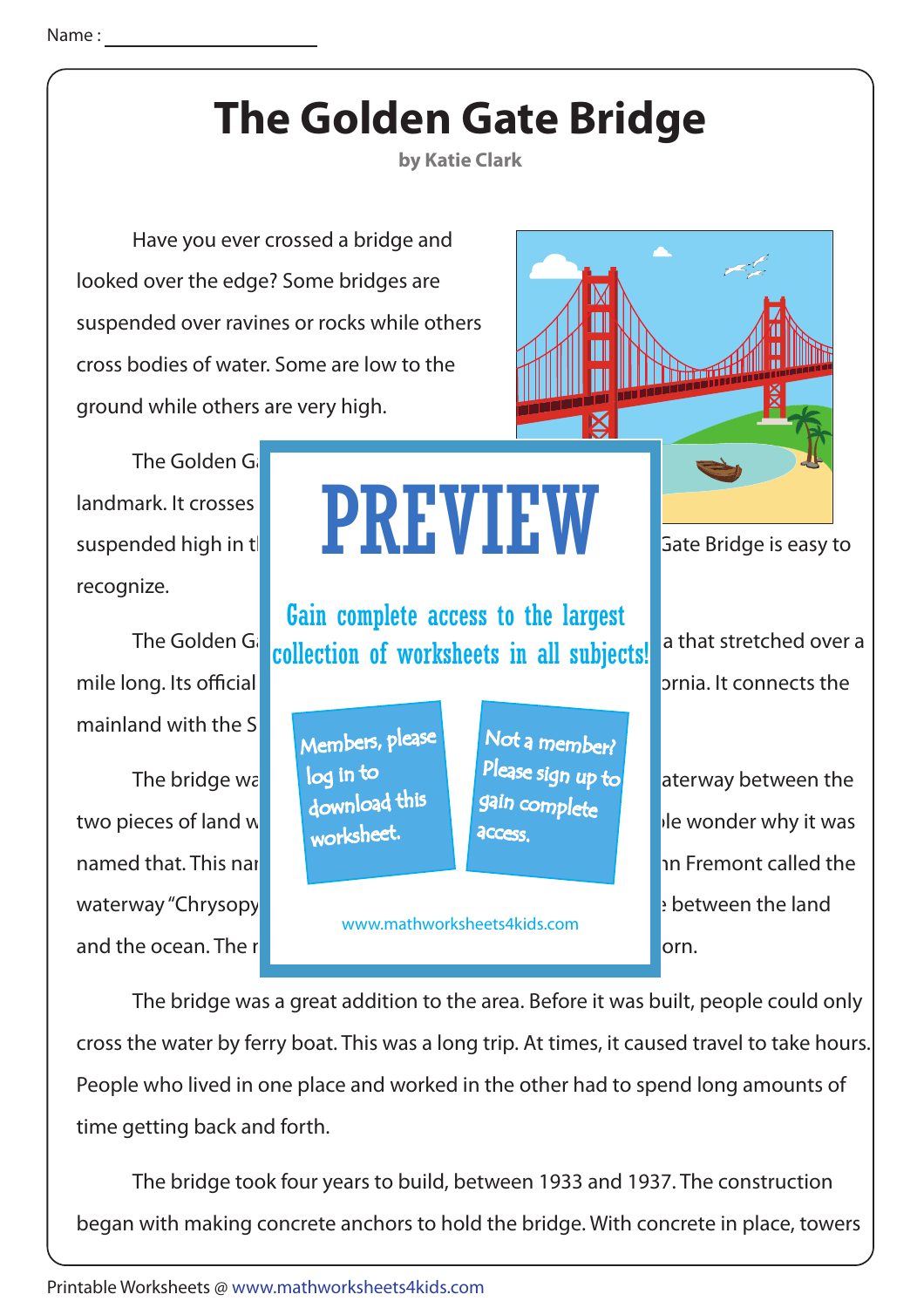were built. Cables were hung between the towers to help support the bridge. At last the road was added. When it was done, the travel between the two spots became much easier. Business in both places grew.

 Today, the Golden Gate Bridge is no longer the longest bridge made. Many people recognize it by its bright color. A railing and a net along the road help keep people safe. These prevent people from falling or jumping off.

 Many people visit the area simply to see the Golden Gate Bridge. This landmark is an example of creative problem solving.

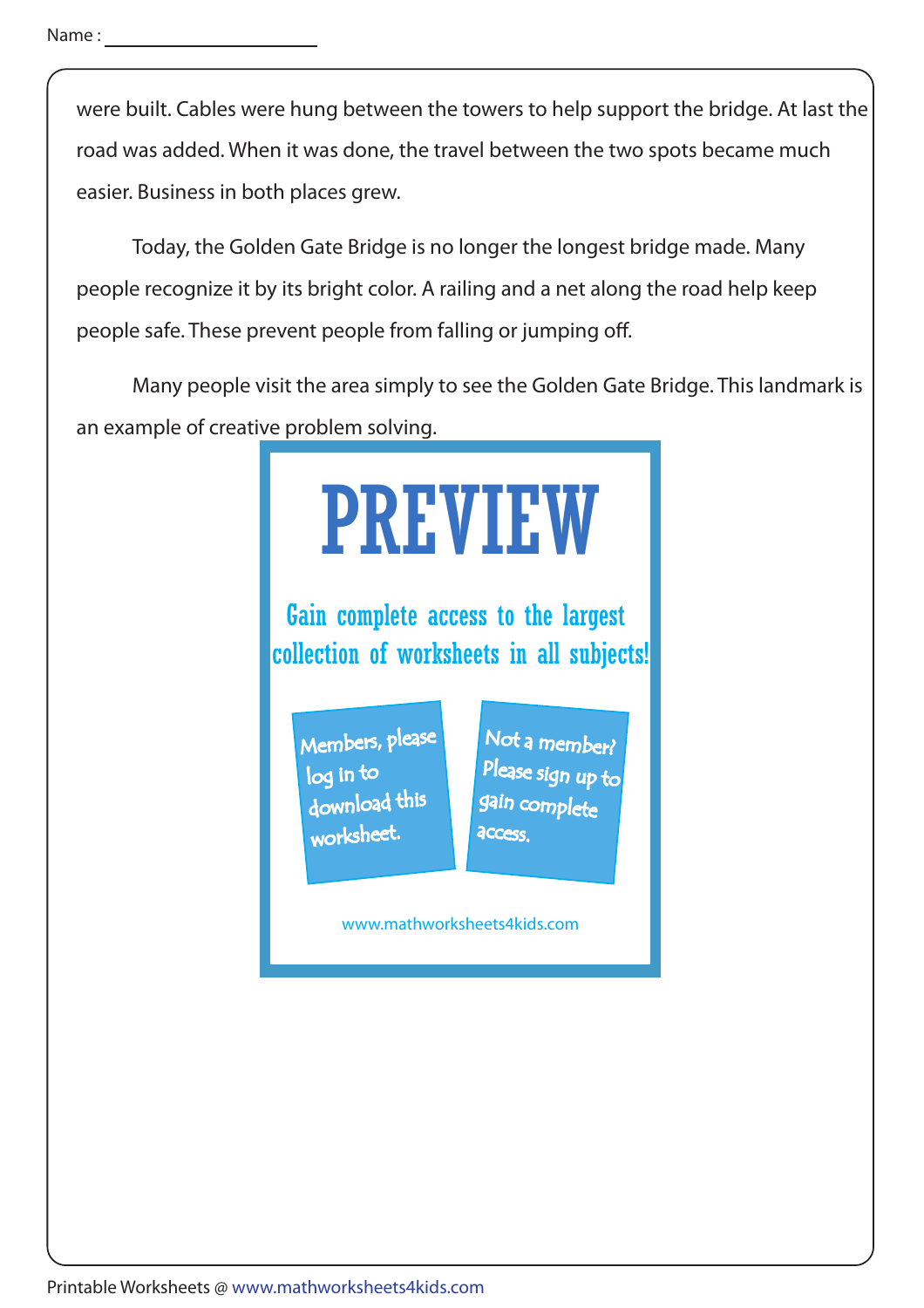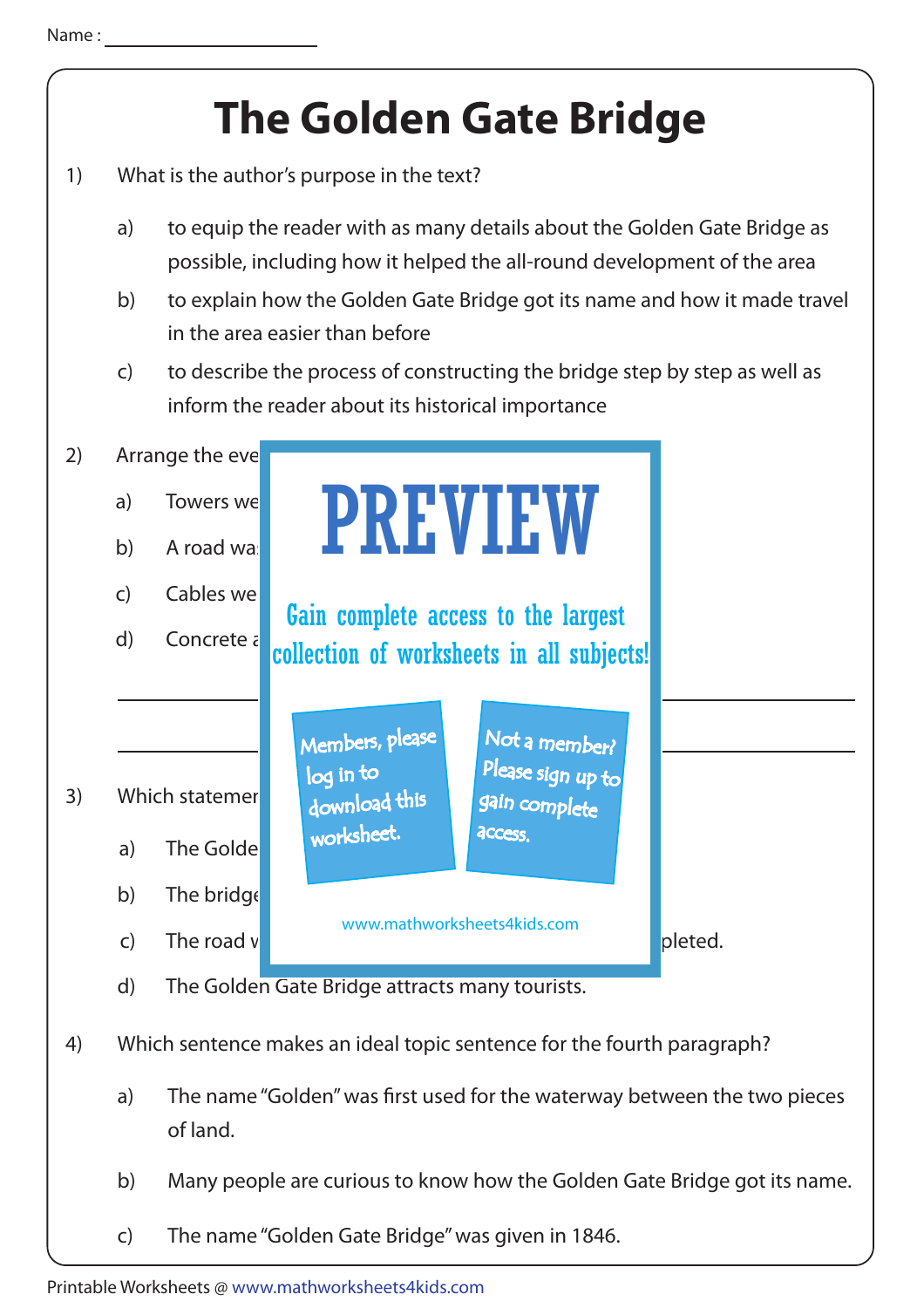## **The Golden Gate Bridge**

5) Replace the verb "grew" with a stronger verb to show that business developed really well.

Business in both places grew.

- a) rose
- b) increased
- c) flourished

# PREVIEW

Gain complete access to the largest collection of worksheets in all subjects!

Members, please download this worksheet. log in to

Not a member? gain complete Please sign up to **access** 

www.mathworksheets4kids.com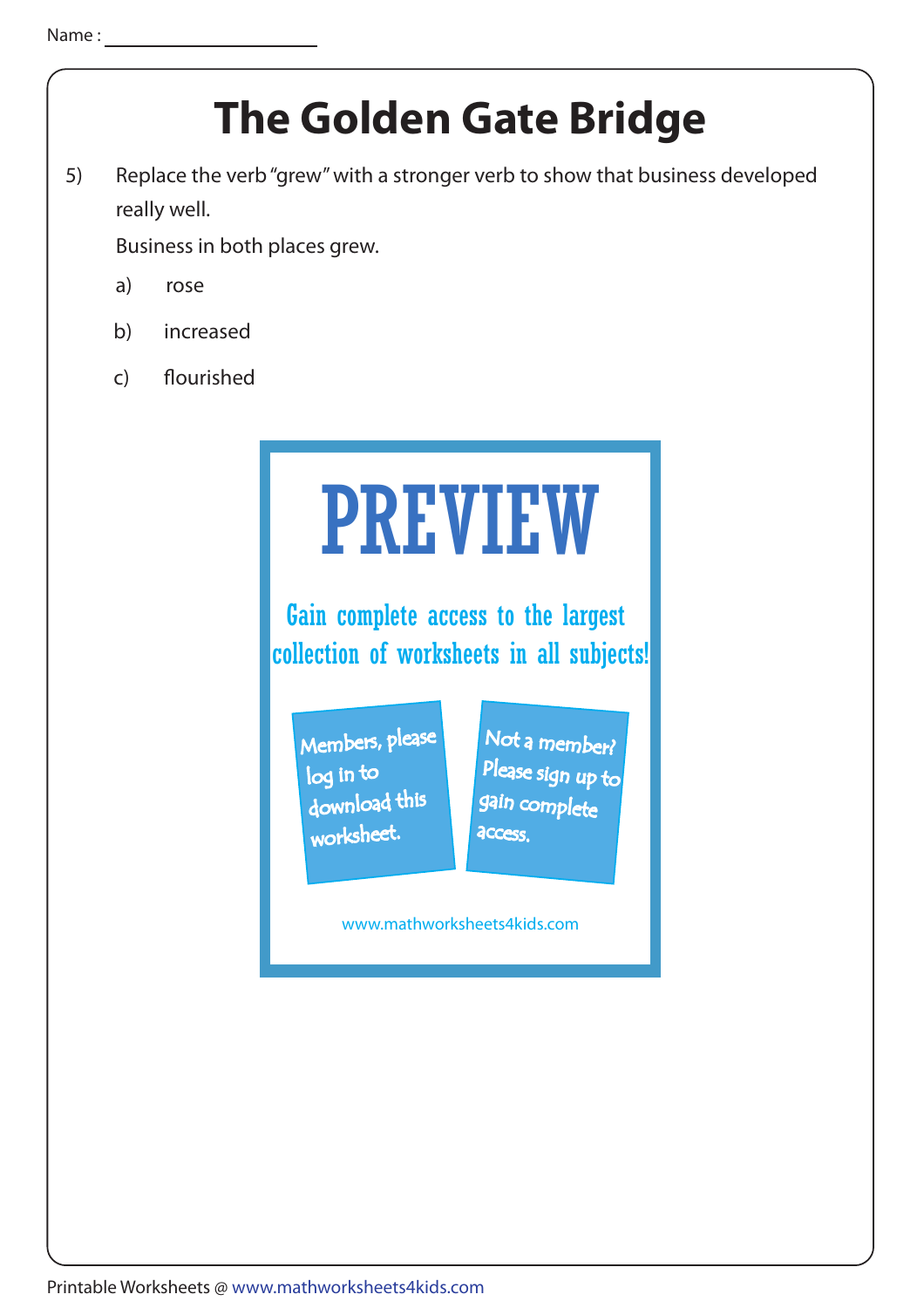

- 1) What is the author's purpose in the text?
	- to equip the reader with as many details about the Golden Gate Bridge as possible, including how it helped the all-round development of the area
	- b) to explain how the Golden Gate Bridge got its name and how it made travel in the area easier than before
	- c) to describe the process of constructing the bridge step by step as well as inform the reader about its historical importance